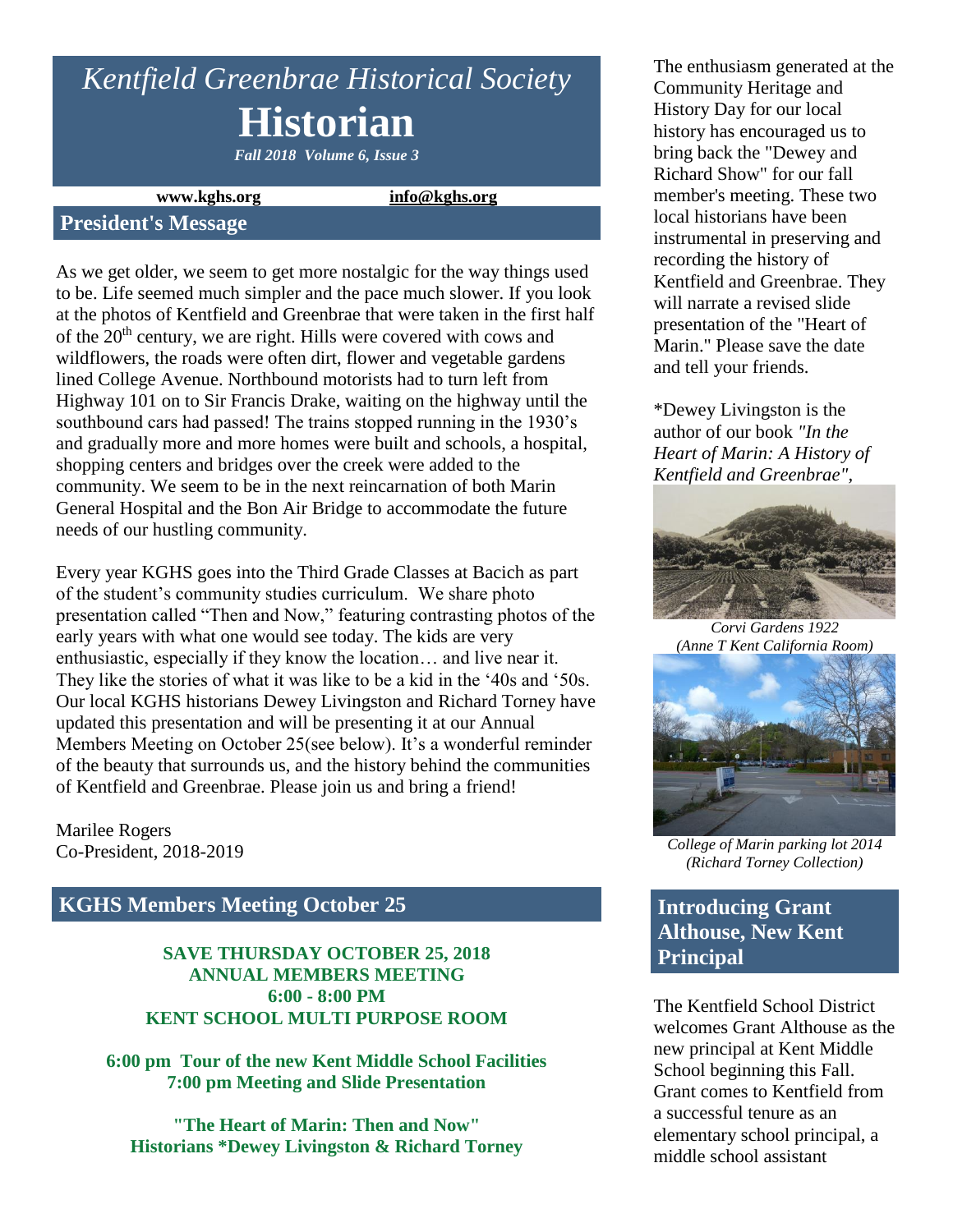principal, and fifth grade teacher in the Palo Alto Unified School District.

"Throughout our interview process, Grant stood out as a dynamic educator who is committed to the whole child," said Liz Schott, Superintendent Kentfield School District. "I have never heard such praise for a professional and a person as I did when speaking to Grant's references. It was quite inspirational."

Grant holds a M.A. in education administration from Santa Clara University and a B.A. in English with a minor in education from U.C. Davis. Althouse has been a noted speaker on social emotional learning, inclusion, and middle school leadership at national educational conferences and completed courses on Next Generation Science Standards, social-emotional development, equity, reading, writing, and he attended Harvard University's Graduate School of Education's prestigious Art of Leadership program.

# **George Demont Otis returns to MCFL Annex**

**MC MARIN COUNTY BO** FREE LIBRARY

**VISIONS OF MARIN: GEORGE DEMONT OTIS, AMERICAN IMPRESSIONIST** 

Artist & historian Mary Gilardi will screen her film Visions of Marin documenting the life and work of American Impressionist painter George Demont Otis, who lived at his studio-home in Kentfield from 1934 until his death in 1961. Otis' paintings of Marin capture the beauty of our landscape and along the way document our evolving history and geography, Afterwards, using the California Room's collection of Otis paintings as a point of departure, historian Dewey Livingston will take us on a trip through time, showing us how the Marin scenes Otis painted have changed over time.

#### SPONSORED BY THE ANNE T. KENT CALIFORNIA ROOM

Monday October 15th at 6:30 pm

**California Room Map & Special Collections Annex** Marin Commons: 1600 Los Gamos, Suite 182 (via Lobby B), San Rafael, California

Call 415.473.7419 or visit www.marinlibrary.org/

**HIG** 

Requests for accommodations may be made by calling (415) 473-3220 (voice/TTY) or 711 for the California Relay Service or Emailing library marincounty org at least four work days in advance of the event.<br>Copies of documents are available in alternative formats, upon request.

# **KGHS Calendar…**

**2018**

October 11: KGHS Board **October 15**: History Talks at MCFL Annex: **Visions of Marin: George Demont Otis**

 with Mary Gilardi and Dewey Livingston 6:30 pm

# **October 25: Annual Members Meeting from 6:00-8:00 pm "The Heart of Marin: Then and Now, 2.0"**

 **Kent Multi Purpose Room**

# **Did you renew?**

Renewal notices and reminders were sent out this summer. It's not too late! We have added the option for local Non-Profits to become members at \$25 a year, ensuring that you will get our newsletter and updates about the 2019 Community Heritage and History Day.

DO IT **[ONLINE](http://www.kghs.org/)** NOW before you forget!

- $\bullet$  \$20 Students & Seniors
- **\$25- Non Profit organizations NEW**
- $\bullet$  \$30 Individuals & Families
- \$50 Business Membership
- \$100 Patron
- \$250 Benefactor
- \$500 Historian
- \$500- Business Partner
- \$1000 + Lifetime Membership
- $\bullet$  \$1000+- Lifetime Business Partner

Or you can send a check:  **KGHS Membership Box 236 Kentfield, CA 94914**.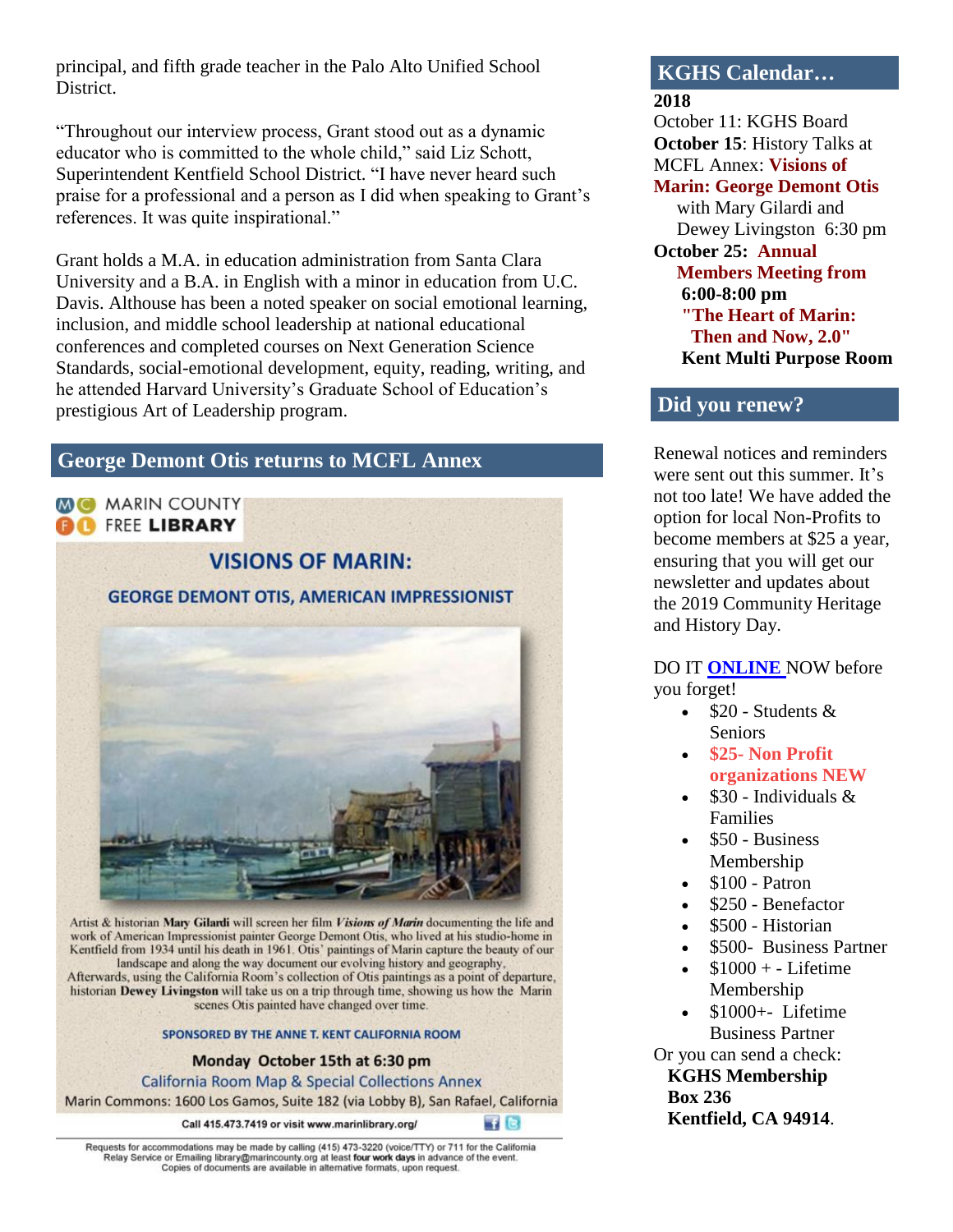# **The Kent Family finds Paradise**

*(Excerpts from In the Heart of Marin: A History of Kentfield and Greenbrae by Dewey Livingston pages 37)*

Deep in Kent family lore is the story of their matriarch's first view of what would become their longtime home. As the story goes, Mrs. Albert E. Kent took a buggy ride from her rented home in San Rafael over the south ridge and, as the Ross Valley vista unfolded below with Mt. Tamalpais as a backdrop, she proclaimed what she saw to be "a vision of paradise" or some such words of delight.

What Adaline Kent saw that spring day in 1872 was a bowl-shaped valley, often shaded by the distinctive and pleasantly shaped east peak of Mt. Tamalpais. The lower hills steepened as they rose to sharp ridges, clad in emerald green native grasses, oaks, buckeyes, bay trees, and clusters of redwoods. A small knoll near the center offered not only a prime view of the mountain but a wide vista of the lower Ross Valley, including the picturesque marsh and creek with the surrounding oakstudded hills, culminating with the sheen of northern San Francisco Bay in the distant east.

Of course this was paradise...



*An early view of the Kent estate showing the Richardson house, the first to be built by the Kents while waiting for their big house to be completed. Estate Manager Troop Richardson and his family lived in the house for decades. Later, William and Elizabeth Kent remodeled the old house and lived here with their family, as did their daughter Elizabeth Arnold and her family. The house stands today as the oldest in Kent Woodlands, and probably the oldest in Kentfield. (Marin History Museum)*

As Kentfield grew and areas were developed, there was of course a need for roads.

*(Excerpts from In the Heart of Marin: A History of Kentfield and Greenbrae by Dewey Livingston pages 126-127)*

As for the old state highway, now a county road referred to as the "old Redwood Highway" but soon to be named College Avenue, its condition was a concern. A boardwalk acted as the sidewalk on the west side of the road, owing to the marshy conditions and common flooding. The bridge across the creek was made of wood and needed improvement. Locals hoped to use convict labor from San Quentin, currently occupied on the new state highway, to get the work done. Eventually a wider concrete bridge was installed. The intersection with the new Drake Highway *(Kentfield corners in front of the KFD)* remained a hazard, with no stop signs or signals*.* A merchant asked that the corner be patrolled on weekends because of "reckless drivers cutting across the gas station grounds in defiance of regulations, [which] constitute a grave menace."



*One of the local boardwalks and county road (later State Highway and College Avenue) looking north towards Kentfield Corners. (Newall Snyder Collection)*



*College Avenue 2014 looking north with the crossing guard in front of Kent School. (Richard Torney Collection)*

(More stories can be found in our book *In the Heart of Marin: A History of Kentfield and Greenbrae* by Dewey Livingston) Purchase at www.kghs.org